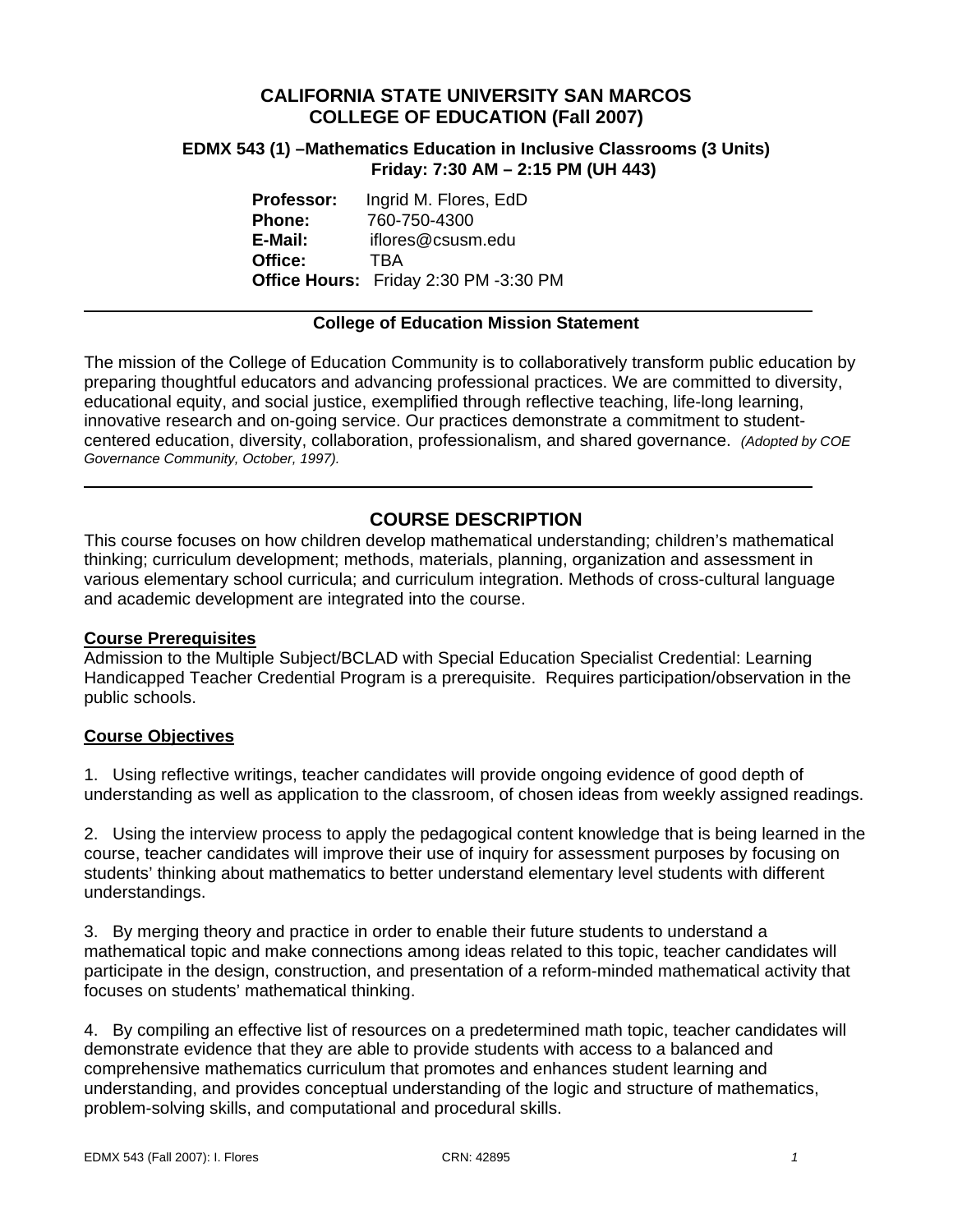5. By reflecting on and weaving what has been learned in the course during the semester regarding mathematics standards, reform-minded mathematics ideas, constructivist teaching and learning methods which enhance how children think and problem solve, teacher candidates will analyze the curriculum that is currently being implemented in their practicum classroom.

6. Teacher candidates will write summary reflections during the course to be submitted, responded to, and archived via TaskStream for final TPE assessments and for creating their final portfolios.

## **Unique Course Requirements**

Students will be required to have access to children in a grade K-6 for the purpose of conducting a series of math interviews to learn about how children think and problem solve.

Each student will be required to implement and videotape a lesson in his or her observation classroom.

### **Required Texts**

- Van de Walle, J. A. (2007). *Elementary and middle school mathematics: Teaching developmentally* (6th ed). Boston: Pearson Education, Inc. ISBN: 0-205-48392-5 The text has a companion Web site (under construction): http://www.ablongman.com/vandewalle6e
- California Department of Education (2000). *Mathematics framework for California public schools, kindergarten through grade twelve* (2000 Revised Ed.). Sacramento, CA: Author. This document can be found on the WWW at: http://www.cde.ca.gov/ci/ma/cf/documents/mathfrwkcomplete.pdf. The Web site contains a downloadable PDF file. There are also copies in the library for checkout**.**
- Turnbull, A., Turnbull, R., & Wehmeyer, M. (2007). *Exceptional lives: Special education in today's schools.* (5<sup>th</sup> ed). Pearson/Merrill Prentice Hall. ISBN: 0-13-170869-4.

### **You are required to access the following Web sites and materials for this course.**

- National Council of Teachers of Mathematics (2000). *Principles and standards for school mathematics*. Reston, VA: Author. This document can be found at: http://www.nctm.org/
- Star Test Blueprints for Standards Items (grades 2-7) http://www.cde.ca.gov/ta/tg/sr/documents/math1105.doc

### **Authorization to Teach English Learners**

This credential program has been specifically designed to prepare teachers for the diversity of languages often encountered in California public school classrooms. The authorization to teach English learners is met through the infusion of content and experiences within the credential program, as well as additional coursework. Students successfully completing this program receive a credential with authorization to teach English learners.

*(Approved by CCTC in SB 2042 Program Standards, August 02)*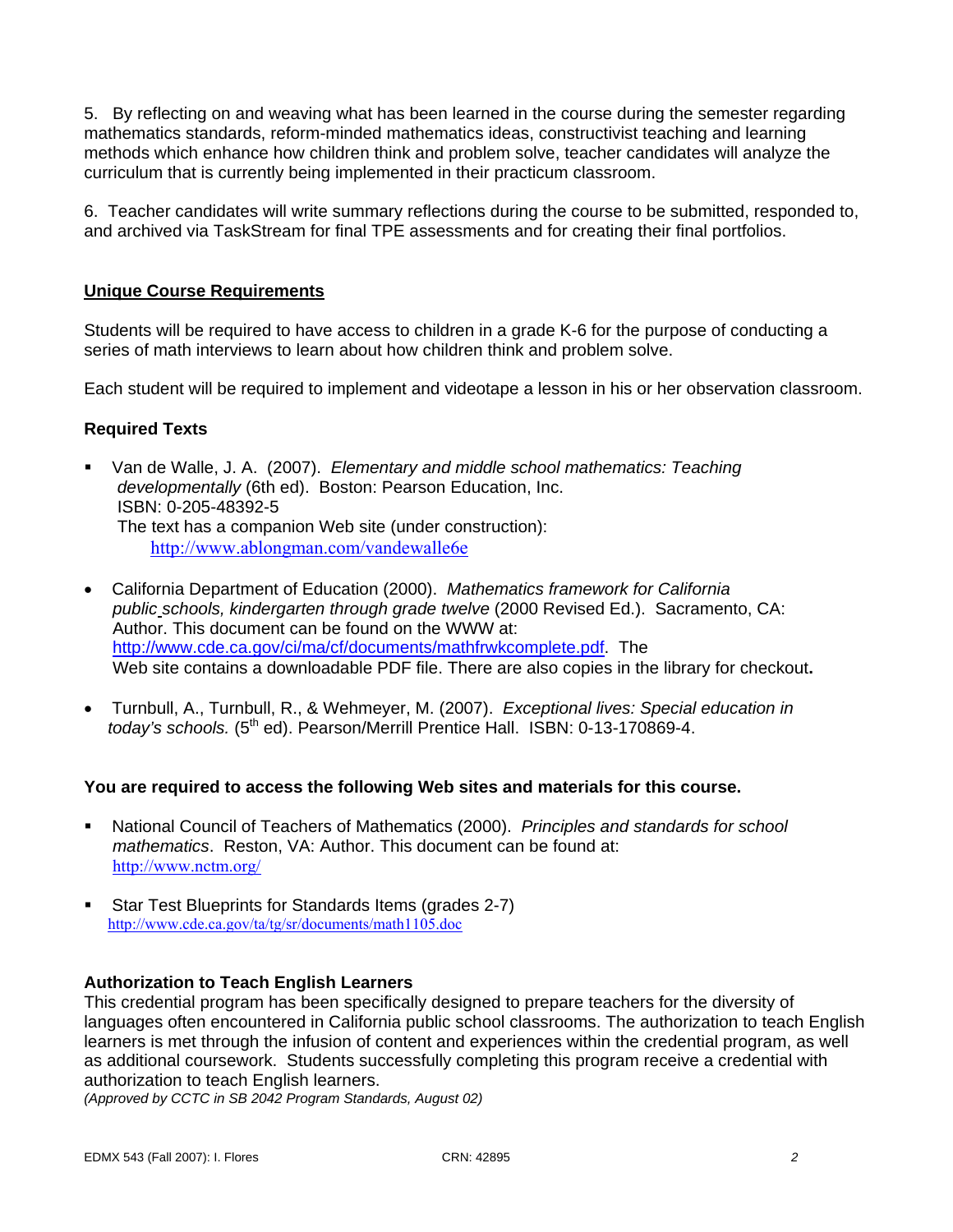# **Teacher Performance Expectation (TPE) Competencies**

The course objectives, assignments, and assessments have been aligned with the CTC standards for the Multiple Subject Credential. This course is designed to help teachers seeking a California teaching credential to develop the skills, knowledge, and attitudes necessary to assist schools and district in implementing effective programs for all students. The successful candidate will be able to merge theory and practice in order to realize a comprehensive and extensive educational program for all students. You will be required to formally address the following TPEs in this course:

# **CTC Standards Alignment:**

The course objectives, assignments, and assessments have been aligned with the CTC standards

for Multiple Subjects Credential. The following standards are a primary emphasis in this course:

- **Standard 3**: Relationship between Theory and Practice
- **Standard 4:** Pedagogical Thought and Reflective Practice
- **Standard 5:** Equity, Diversity and Access to the Core Curriculum for All Children
- **Standard 8A:** Pedagogical Preparation for Subject-Specific Content Instruction by MS Candidates (Mathematics)

### **Teacher Performance Expectation (TPE) Competencies:**

#### **Primary Emphases**:

- TPE 1a-Subject Specific Pedagogical Skills for MS Teaching (Mathematics)
- TPE 2-Monitoring Student Learning During Instruction

#### **Secondary Emphases**:

- TPE 3-Interpretation and Use of Assessments
- TPE 4-Making Content Accessible
- TPE 5-Student Engagement
- TPE 6a-Developmentally Appropriate Practices in Grades K-3
- TPE 6b-Developmentally Appropriate Practices in Grades 4-8
- TPE 6d- Developmentally Appropriate Teaching Practices for Special Education: Teaching the Special Education Population in the General Education Environment
- TPE 7-Teaching English Learners
- TPE 8-Learning About Students
- TPE 9-Instructional Planning
- TPE 10-Instructional Time
- TPE 11-Social Environment
- TPE 13-Professional Growth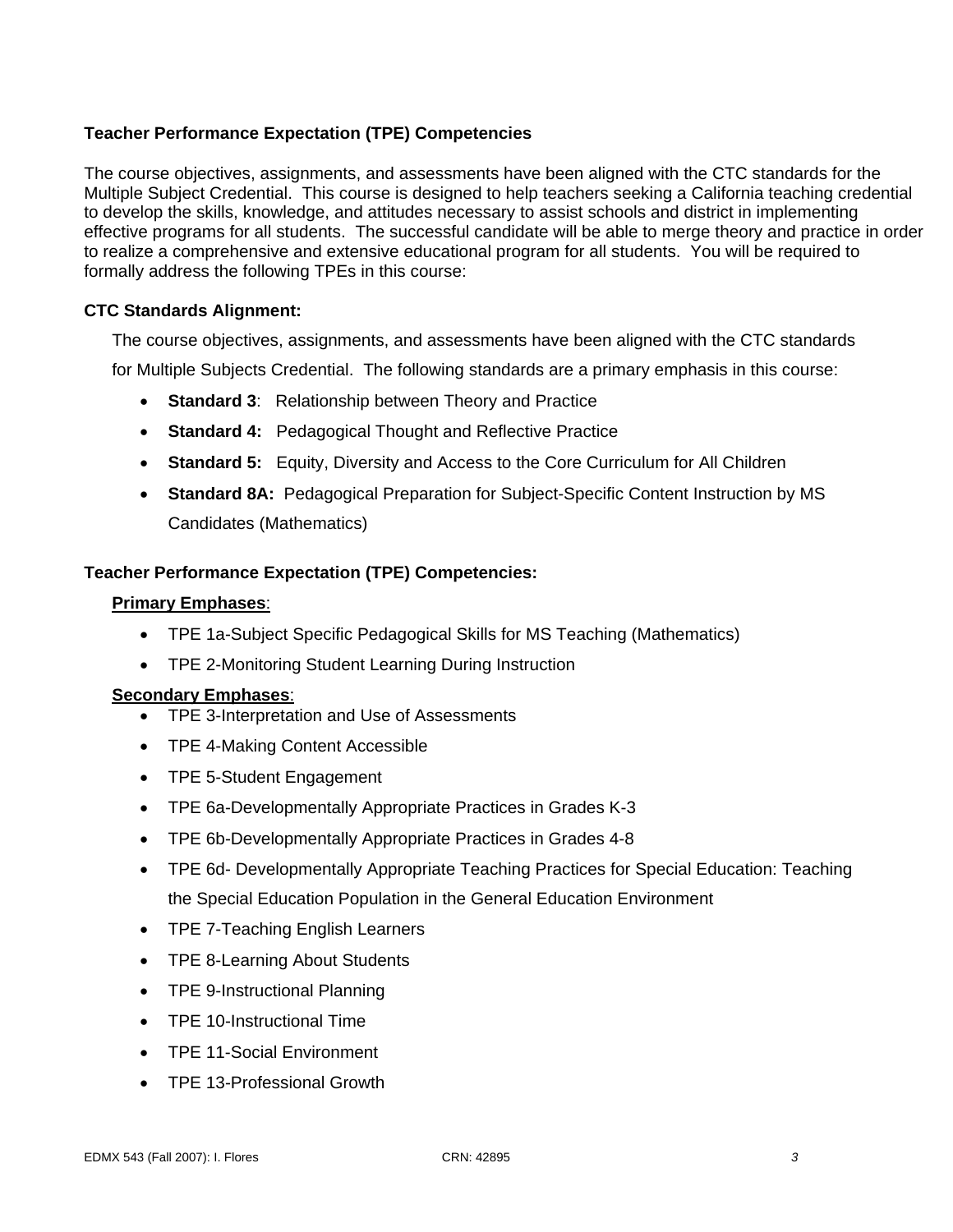• TPE 14-Educational Technology in Teaching and Learning

# **College of Education Attendance Policy**

Due to the dynamic and interactive nature of courses in the College of Education, all students are expected to attend all classes and participate actively. At a minimum, students must attend more than 80% of class time, or s/he may not receive a passing grade for the course at the discretion of the instructor. Individual instructors may adopt more stringent attendance requirements. Should the student have extenuating circumstances, s/he should contact the instructor as soon as possible. *(Adopted by the COE Governance Community, December, 1997).*

If you miss one class session or are late (or leave early) more than two sessions, you cannot receive a grade of "A". If you miss two class sessions, your highest possible grade is a " $C_{+}$ ".

If possible, please discuss with the instructor any extenuating circumstances that will cause you to miss class prior to your absence. Attendance will be taken at each class session. Furthermore, grades on assignments turned in late will be lowered unless **prior arrangements** have been made with the instructor. Absence is no excuse for not turning in assignments, as they may be sent electronically (email) to the instructor if an absence arises or is anticipated.

### **Students with Disabilities Requiring Reasonable Accommodations**

Students must be approved for services by providing appropriate and recent documentation to the Office of Disable Student Services (DSS). This office is located in Craven Hall 5205, and can be contacted by phone at (760) 750-4905, or TTY (760) 750-4909. Students authorized by DSS to receive reasonable accommodations should meet with their instructor during office hours or, in order to ensure confidentiality, in a more private setting.

# **Course Requirements and Grading Standards**

# **ASSIGNMENTS (The relative weight for each assignment is indicated as a percentage of the total course grade)**

Detailed assignment guidelines and scoring rubrics (course packet) will be provided electronically to each student for all written assignments below. The course calendar/topics schedule is attached to this syllabus.

# **Reading Reflections**

**(10%)** - Each week students will write a "meaningful" reflection on the material assigned to be read for that week. Each reflection will be worth 5 points. These reflections should be one full page in length (use an "11" font, line spacing of 1.5, with **only** your name and class session number as a heading), and should clearly articulate your thoughts **on the assigned readings** and how you might **specifically apply** what you learned from the articles as a teacher in the classroom. Please do not repeat verbatim from the readings. **Other assignments may be given that will substitute the written reflection but not the reading assignment.** These will require more than 1 page in length.

# **Student Interviews (Critical Assessment Task – CATs)**

**(15%)** - You and one of your classmates will conduct two different student interviews based on questions provided in class. Each interview is worth 10 points. For each interview, you will pose mathematical problems to any one student at a predetermined grade level. The purpose is to get you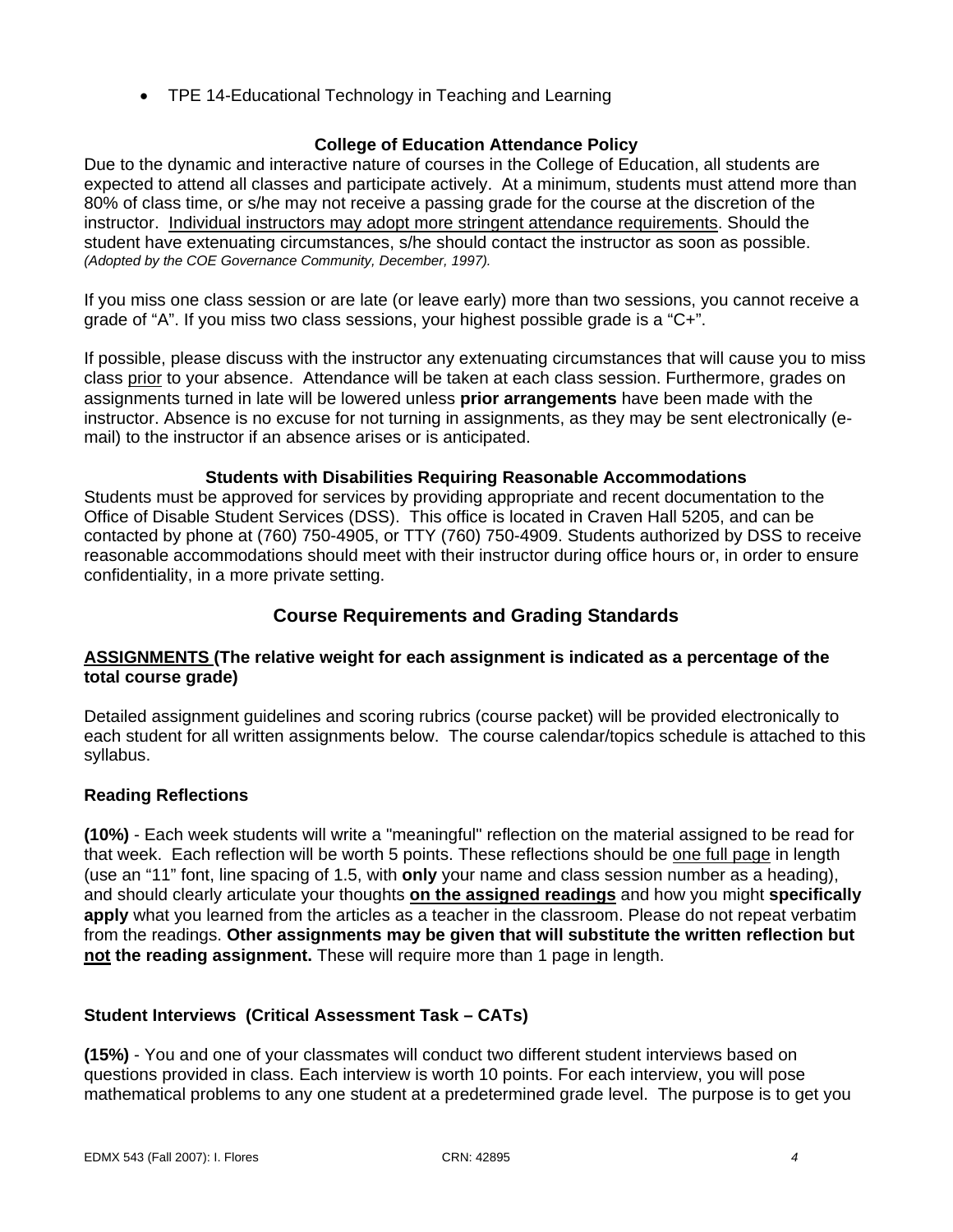to begin thinking about students' mathematical understanding, to learn how to effectively pose questions, and interpret the meaning of students' answers, and to provide you with an opportunity to interact with students.

# **Mathematical Resources & Lesson (Critical Assessment Task – CATs)**

**(35%) –** You will first compile resources on a predetermined mathematical topic (15%) and then design a lesson that you will present and videotape in an elementary class (20%). The purpose of this activity is to help you learn how to design effective mathematical activities, to provide you with an opportunity to begin compiling mathematical resources, and to provide an opportunity for you to practice teaching mathematics in an authentic classroom setting.

# **Curriculum Assignment (Critical Assessment Task – CATs)**

**(25%) –** Students will review the mathematics curriculum currently being used in your classroom (e.g., a textbook) at one grade level and write a short paper that investigates the curriculum alignment with the CA Content Standards and current high stakes assessments. Students will also provide their general thoughts and concerns related to the curriculum (e.g., how the curriculum might need to be altered to make strong connections between mathematical concepts and procedures).

# **Taskstream Postings**

**(10%) -** This course is designed to help those seeking a Multiple Subject Credential develop the skills knowledge and attitudes necessary to assist schools and districts in implementing effective programs for all students. The successful candidate will be able to merge theory and practice in order to realize a comprehensive and extensive educational program for all students. Students will document their knowledge and understanding of TPE 1A (math) and TPE 2 through assignments completed in EDMS 543. This assignment will be considered a final exam, and you will not pass the course if both TPEs are not posted to TaskStream by the due date indicated in the course schedule of topics and assignments located in this syllabus.

# **Active Participation and Collaboration**

**(5%) -** Defined as actively engaging and contributing in all class discussions and activities, students will be evaluated daily. A positive attitude is an important component for establishing the definition for active participation and collaboration. In addition, the student will be expected to exhibit professional behavior and demeanor at all times.

# **All University Writing Requirement**

All CSU students must demonstrate competency in writing skills as a requirement for graduation. At Cal State San Marcos, students complete the graduation writing assessment through the All-University Writing Requirement. This requirement mandates that every course at the University must have a writing component of at least 2,500 words (approximately 10 pages). **The writing requirement for this course will be met through weekly writings, student interview reflections, the creation of a lesson plan and mathematical resources, and the curriculum analysis assignment.**

### **CSUSM Academic Honesty Policy**

Students will be expected to adhere to standards of academic honesty and integrity, as outlined in the Student Academic Honesty Policy. All written work and oral assignments must be original work. All ideas/materials that are borrowed from other sources must have appropriate references to the original sources. Any quoted material should give credit to the source and be punctuated with quotation marks.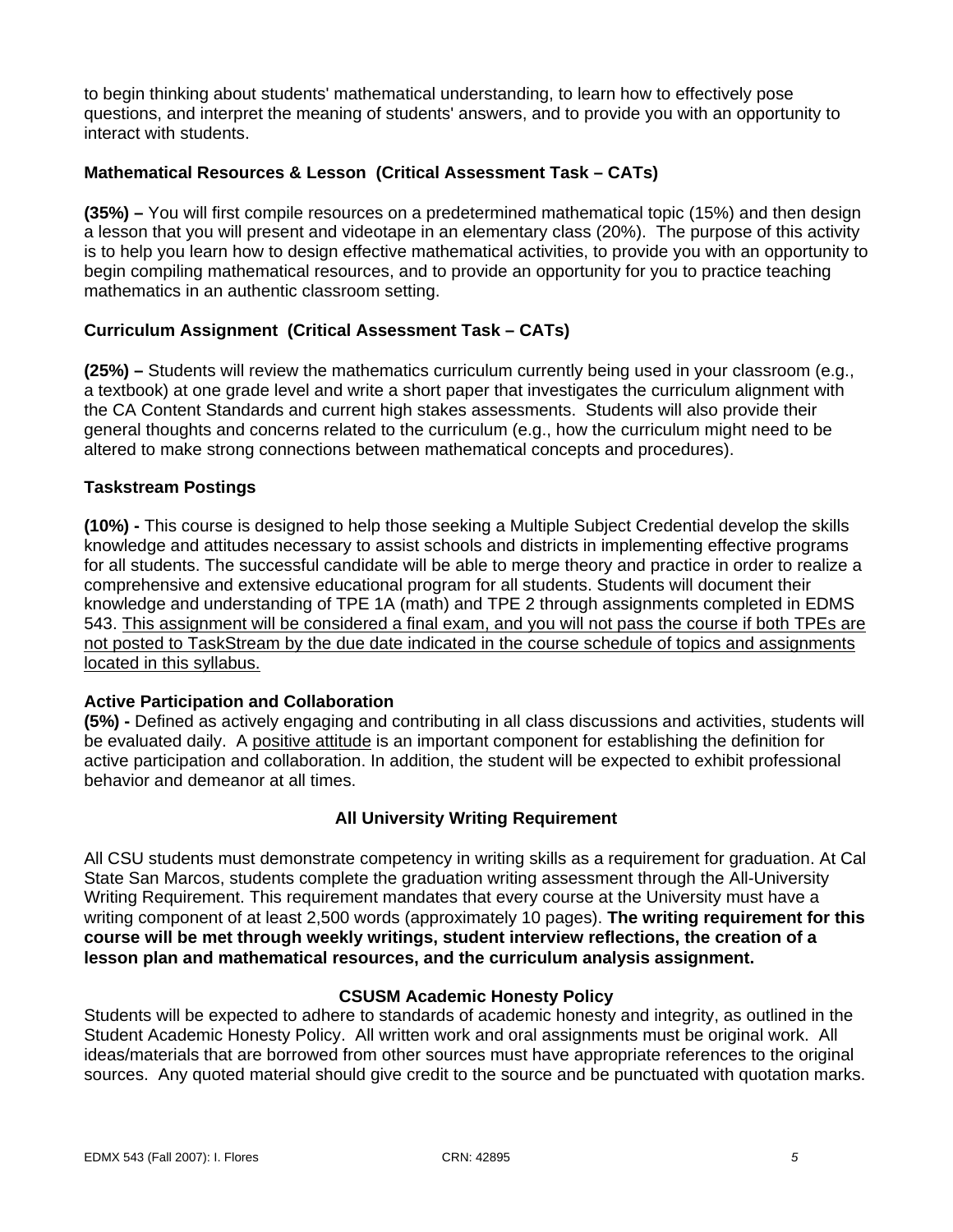Students are responsible for honest completion of their work including examinations. There will be no tolerance for infractions. If you believe there has been an infraction by someone in the class, please bring it to the instructor's attention. The instructor reserves the right to discipline any student for academic dishonesty in accordance with the general rules and regulations of the university. Disciplinary action may include the lowering of grades and/or the assignment of a failing grade for an exam, assignment, or the class as a whole."

Incidents of Academic Dishonesty will be reported to the Dean of Students. Sanctions at the University level may include suspension or expulsion from the University.

### **Plagiarism:**

As an educator, it is expected that each student will do his/her own work, and contribute equally to group projects and processes. Plagiarism or cheating is unacceptable under any circumstances. If you are in doubt about whether your work is paraphrased or plagiarized see the Plagiarism Prevention for Students website http://library.csusm.edu/plagiarism/index.html. If there are questions about academic honesty, please consult the University catalog.

**GRADING SCALE:** Grades for this course will be based on the following grading scale:

 A.................. ….93% - 100 % A-…………….…90% - 92% B+…………….. 88% - 89% B...............…….83% - 87 % B-……….. …... .80% - 82% C+………………78% - 79% C..............……..73% - 77 % C-………….……70% - 72%

### **Exemplary "A" Students:**

- Demonstrate serious commitment to their learning, making full use of the learning opportunities available and searching out the implications of their learning for future use.
- Complete all assignments thoroughly and thoughtfully toward the goal of developing in-depth math projects.
- Make insightful connections between all assignments and their developing overall understanding of mathematical concepts; they continually question and examine concepts in a genuine spirit of inquiry.
- Students show a high level of achievement of course goals.

## **"B" Students:**

- Simply comply with the course requirements and expectations.
- Complete all assignments, usually thoroughly and thoughtfully.
- Usually connect assignments to their developing overall understanding of mathematical concepts; may be satisfied with accepting their learning as it is received without deeply examining concepts or seeking a higher level of understanding.
- Students show reasonable achievement of course goals.

### **"C" Students:**

- Demonstrate an inconsistent level of compliance to course requirements and expectations.
- Complete all assignments with limited thoroughness and thoughtfulness.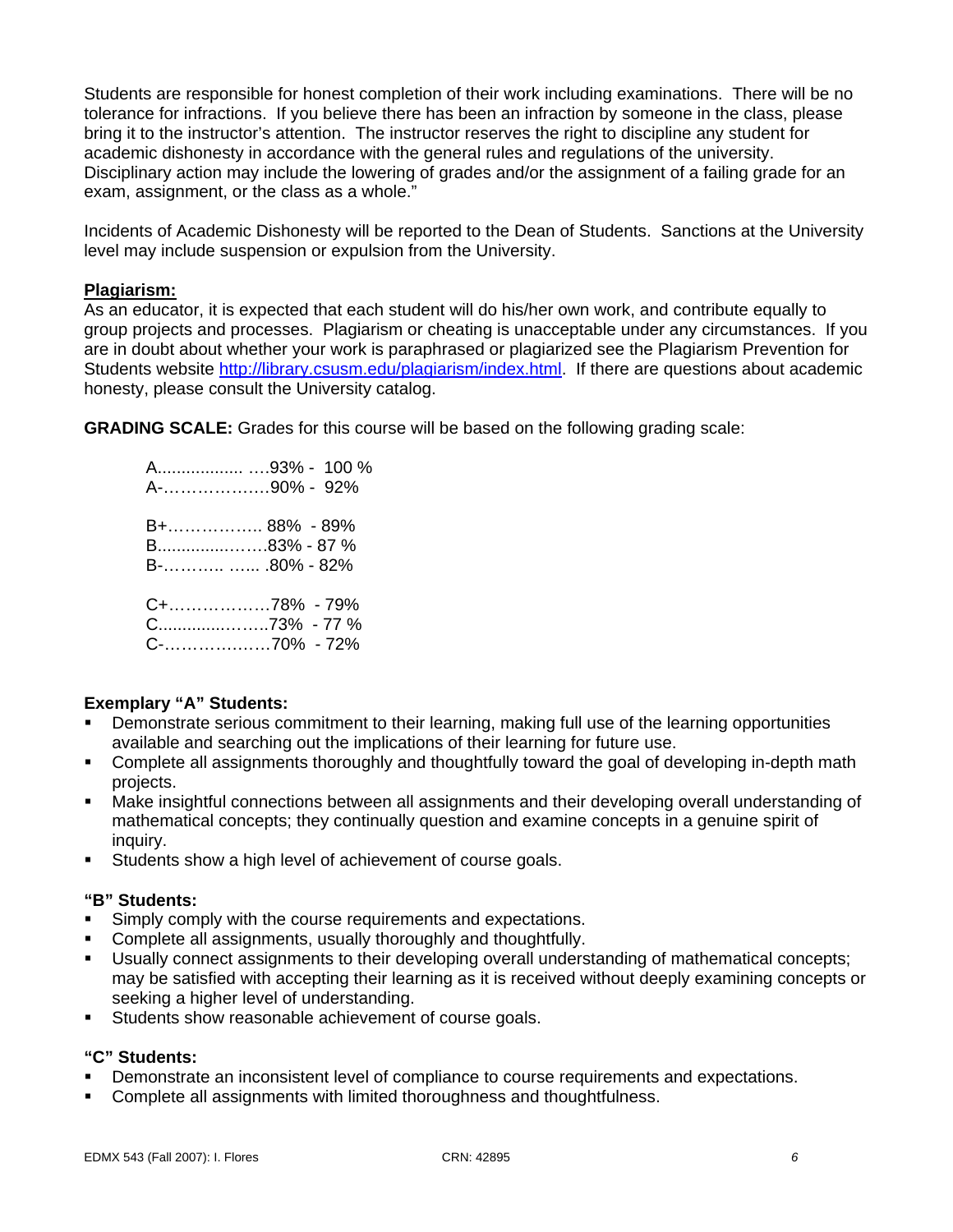- Make limited connections between assignments and their developing overall understanding of mathematical concepts; may not be open to examining concepts on a deeper level and may actually dismiss the importance of such inquiry.
- Attempt, but show limited progress in achieving course goals.

**Remember! You are required to maintain a B average (3.0 GPA) in your teacher education courses to receive a teaching credential in the State of California.**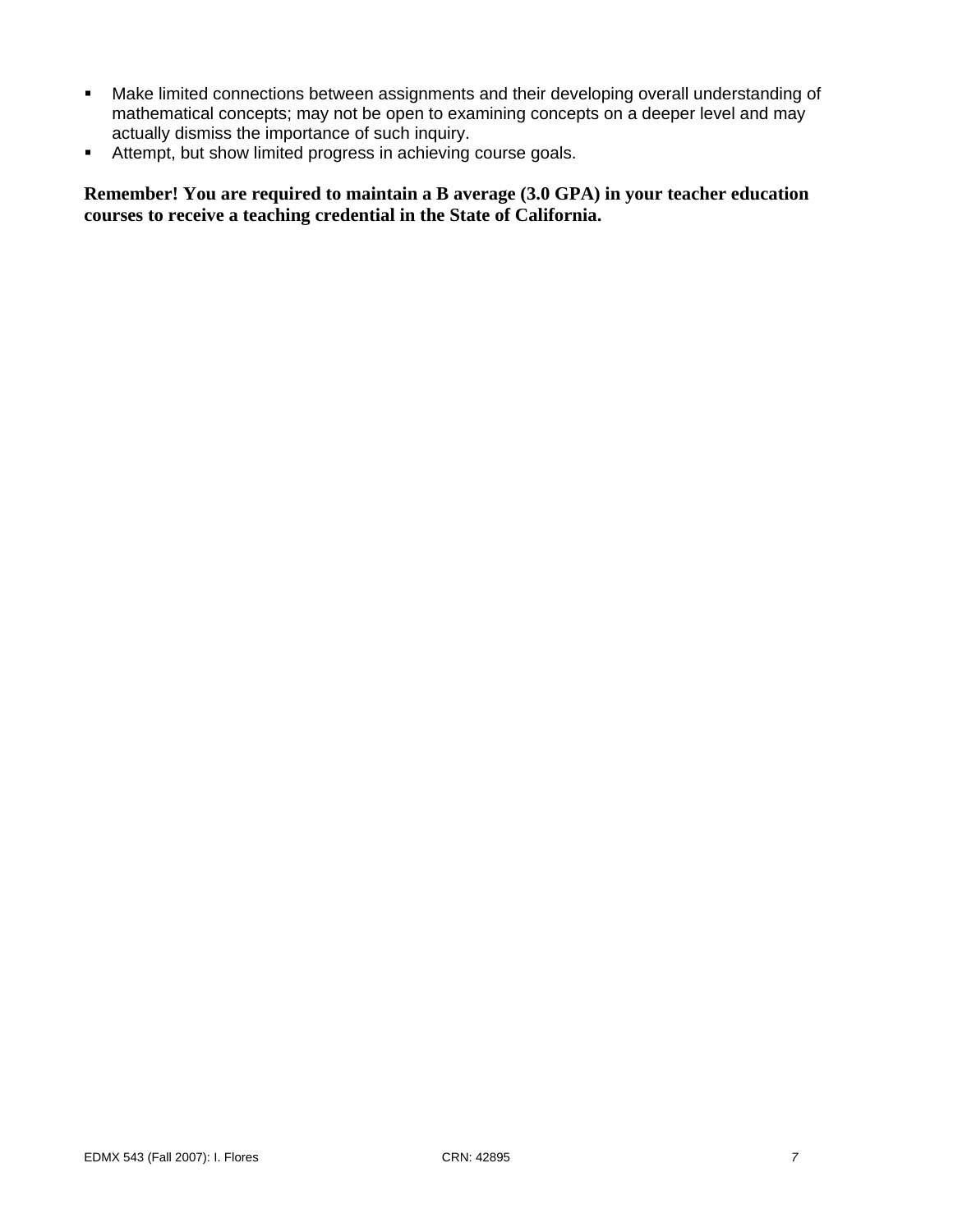# **Curriculum Review Assignment**

EDMX 543

|                           |                       | <b>Nearly</b>        |                      |                      |
|---------------------------|-----------------------|----------------------|----------------------|----------------------|
|                           | <b>Developing</b>     | <b>Meets</b>         | <b>Meets</b>         | <b>Exceeds</b>       |
| <b>TPE 1, 1a</b>          | Candidate's           | Candidate's          | Candidate's          | Candidate's          |
| Subject Specific          | analysis of the       | analysis of the      | analysis of the      | analysis of the      |
| Pedagogical skills        | curriculum will       | curriculum will      | curriculum will      | curriculum will      |
| for MS Teaching           | demonstrate little to | demonstrate some     | demonstrate          | demonstrate          |
| Assignment                | no understanding      | understanding of     | considerable         | exceptional          |
| (Teaching                 | of how to teach the   | how to teach the     | understanding of     | understanding of     |
| Mathematics in a          | state adopted         | state adopted        | how to teach the     | how to teach the     |
| MS Assignment)            | academic content      | academic content     | state adopted        | state adopted        |
|                           | standard in           | standard in          | academic content     | academic content     |
|                           | mathematics.          | mathematics.         | standard in          | standard in          |
|                           |                       |                      | mathematics.         | mathematics.         |
| TPE <sub>4</sub>          | Candidate's           | Candidate's          | Candidate's          | Candidate's          |
| <b>Making Content</b>     | analysis of the       | analysis of the      | analysis of the      | analysis of the      |
| Accessible                | curriculum will       | curriculum will      | curriculum will      | curriculum will      |
|                           | demonstrate little to | demonstrate some     | demonstrate          | demonstrate          |
|                           | no understanding in   | understanding in     | considerable         | exceptional          |
|                           | the use of            | the use of           | understanding in     | understanding in     |
|                           | pedagogical           | pedagogical          | the use of           | the use of           |
|                           | strategies that will  | strategies that will | pedagogical          | pedagogical          |
|                           | provide all students  | provide all students | strategies that will | strategies that will |
|                           | access to the         | access to the        | provide all students | provide all students |
|                           | mathematics           | mathematics          | access to the        | access to the        |
|                           | curriculum.           | curriculum           | mathematics          | mathematics          |
|                           |                       |                      | curriculum           | curriculum           |
| TPE 6, 6a, 6b             | Candidate's           | Candidate's          | Candidate's          | Candidates's         |
| Developmentally           | analysis of the       | analysis of the      | analysis of the      | analysis of the      |
| Appropriate               | curriculum will       | curriculum will      | curriculum will      | curriculum will      |
| <b>Teaching Practices</b> | demonstrate little to | demonstrate some     | demonstrate          | demonstrate          |
| in Grades K-3 & 4-        | no understanding in   | understanding in     | considerable         | exceptional          |
| 8                         | the use of            | the use of           | understanding in     | understanding in     |
|                           | developmentally       | developmentally      | the use of           | the use of           |
|                           | appropriate           | appropriate          | developmentally      | developmentally      |
|                           | teaching practices.   | teaching practices   | appropriate          | appropriate          |
|                           |                       |                      | teaching practices   | teaching practices   |

- $\triangleright$  TPE 9 Instructional Planning
- $\triangleright$  TPE 10 Instructional Time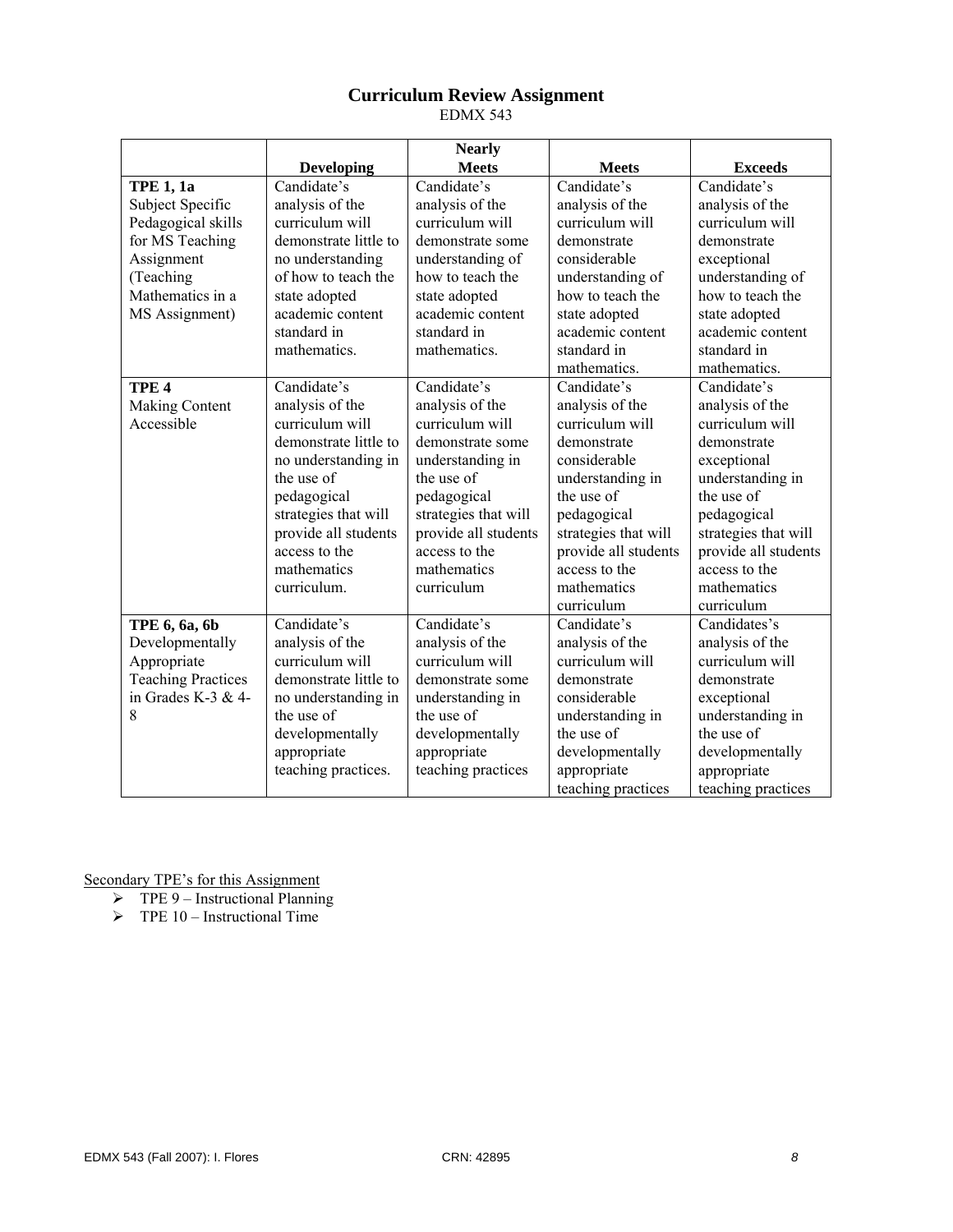### **Lesson Presentation Assignment**

EDMX 543

|                       |                      | <b>Nearly</b>        |                      |                      |
|-----------------------|----------------------|----------------------|----------------------|----------------------|
|                       | <b>Developing</b>    | <b>Meets</b>         | <b>Meets</b>         | <b>Exceeds</b>       |
| <b>TPE 1, 1a</b>      | Candidates' lesson   | Candidates' lesson   | Candidates' lesson   | Candidates' lesson   |
| Subject Specific      | plan and             | plan and             | plan and             | plan and             |
| Pedagogical skills    | presentation         | presentation         | presentation         | presentation         |
| for MS Teaching       | demonstrates little  | demonstrates some    | demonstrates         | demonstrates         |
| Assignment            | to no                | understanding of     | considerable         | exceptional          |
| (Teaching             | understanding of     | how to teach the     | understanding of     | understanding of     |
| Mathematics in a      | how to teach the     | state adopted        | how to teach the     | how to teach the     |
| Multiple Subject      | state adopted        | academic content     | state adopted        | state adopted        |
| Assignment)           | academic content     | standard in          | academic content     | academic content     |
|                       | standard in          | mathematics          | standard in          | standard in          |
|                       | mathematics          |                      | mathematics          | mathematics          |
| TPE <sub>4</sub>      | Candidates' lesson   | Candidates' lesson   | Candidates' lesson   | Candidates' lesson   |
| <b>Making Content</b> | plan and             | plan and             | plan and             | plan and             |
| Accessible            | presentation will    | presentation will    | presentation will    | presentation will    |
|                       | demonstrate little   | demonstrate some     | demonstrate          | demonstrate          |
|                       | to no                | understanding in     | considerable         | exceptional          |
|                       | understanding in     | the use of           | understanding in     | understanding in     |
|                       | the use of           | pedagogical          | the use of           | the use of           |
|                       | pedagogical          | strategies that will | pedagogical          | pedagogical          |
|                       | strategies that will | provide all students | strategies that will | strategies that will |
|                       | provide all students | access to the        | provide all students | provide all students |
|                       | access to the        | mathematics          | access to the        | access to the        |
|                       | mathematics          | curriculum           | mathematics          | mathematics          |
|                       | curriculum           |                      | curriculum           | curriculum           |
| TPE 6, 6a, 6b         | Candidates' lesson   | Candidates' lesson   | Candidates' lesson   | Candidates' lesson   |
| Developmentally       | plan and             | plan and             | plan and             | plan and             |
| Appropriate           | presentation will    | presentation will    | presentation will    | presentation will    |
| Teaching              | demonstrate little   | demonstrate some     | demonstrate          | demonstrate          |
| Practices - Grades    | to no                | understanding in     | considerable         | exceptional          |
| K-3 & 4-8             | understanding in     | the use of           | understanding in     | understanding in     |
|                       | the use of           | developmentally      | the use of           | the use of           |
|                       | developmentally      | appropriate          | developmentally      | developmentally      |
|                       | appropriate          | teaching practices.  | appropriate          | appropriate          |
|                       | teaching practices.  |                      | teaching practices.  | teaching practices.  |

- ¾ TPE 2 Monitoring Student Learning During Instruction
- $\triangleright$  TPE 5 Student Engagement
- $\triangleright$  TPE 9 Instructional Planning
- $\triangleright$  TPE 10 Instructional Time
- $\triangleright$  TPE 11 Social Environment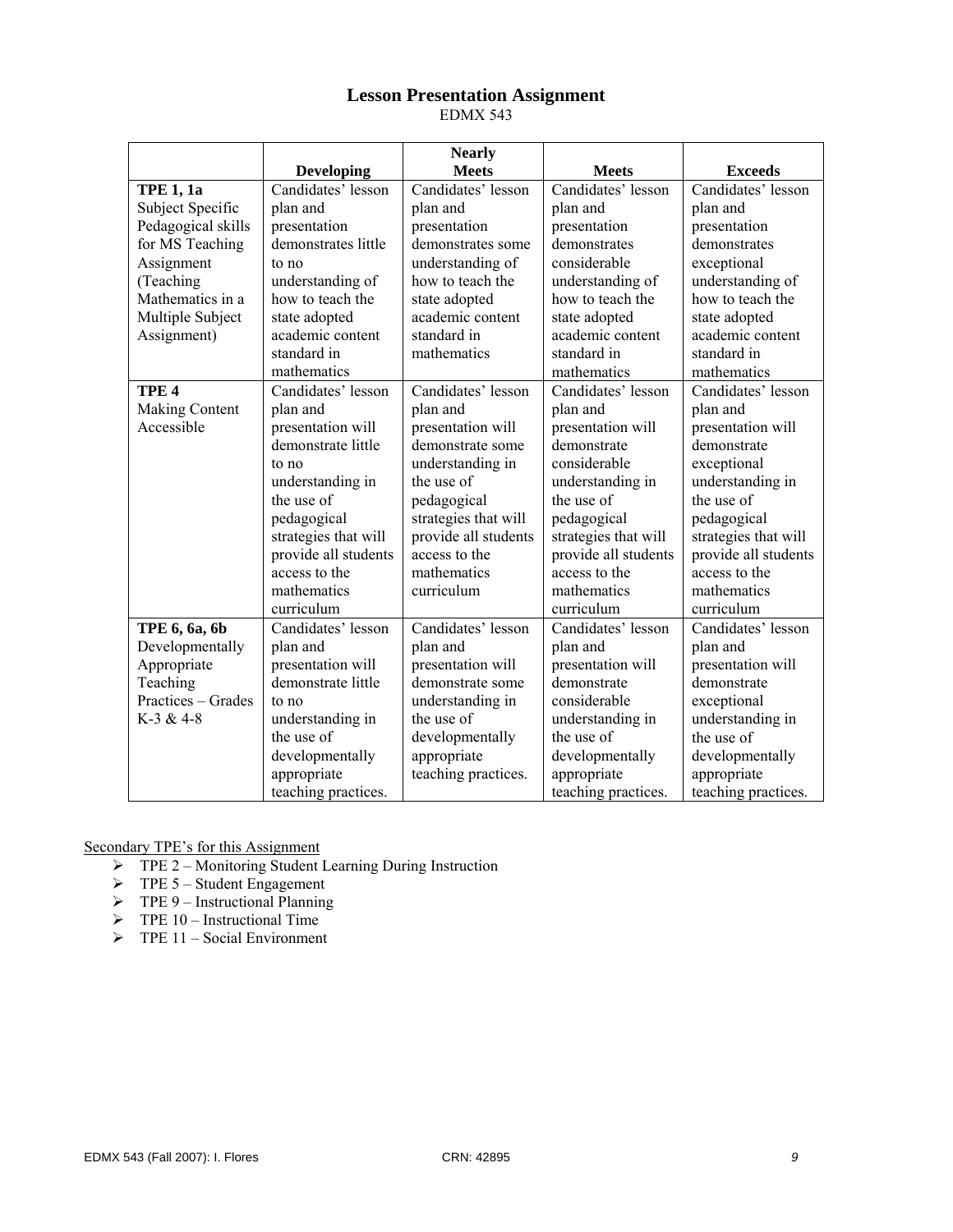# **Lesson Resources Assignment**

EDMX 543

|                       |                    | <b>Nearly</b>      |                    |                    |
|-----------------------|--------------------|--------------------|--------------------|--------------------|
|                       | <b>Developing</b>  | <b>Meets</b>       | <b>Meets</b>       | <b>Exceeds</b>     |
| TPE <sub>4</sub>      | Candidates'        | Candidates'        | Candidates'        | Candidates'        |
| <b>Making Content</b> | resources and      | resources and      | resources and      | resources and      |
| Accessible            | descriptions will  | descriptions will  | descriptions will  | descriptions will  |
|                       | demonstrate little | demonstrate some   | demonstrate        | demonstrate        |
|                       | to no              | understanding of   | considerable       | exceptional        |
|                       | understanding of   | how instructional  | understanding of   | understanding of   |
|                       | how instructional  | resources can help | how instructional  | how instructional  |
|                       | resources can help | provide all        | resources can help | resources can help |
|                       | provide all        | students with      | provide all        | provide all        |
|                       | students with      | access to a        | students with      | students with      |
|                       | access to a        | balanced and       | access to a        | access to a        |
|                       | balanced and       | comprehensive      | balanced and       | balanced and       |
|                       | comprehensive      | curriculum.        | comprehensive      | comprehensive      |
|                       | curriculum.        |                    | curriculum.        | curriculum.        |

- ¾ TPE 1a Subject-Specific Pedagogical Skills for MS Teaching Assignments (Teaching Mathematics in a MS Assignment)
- $\triangleright$  TPE 5 Student Engagement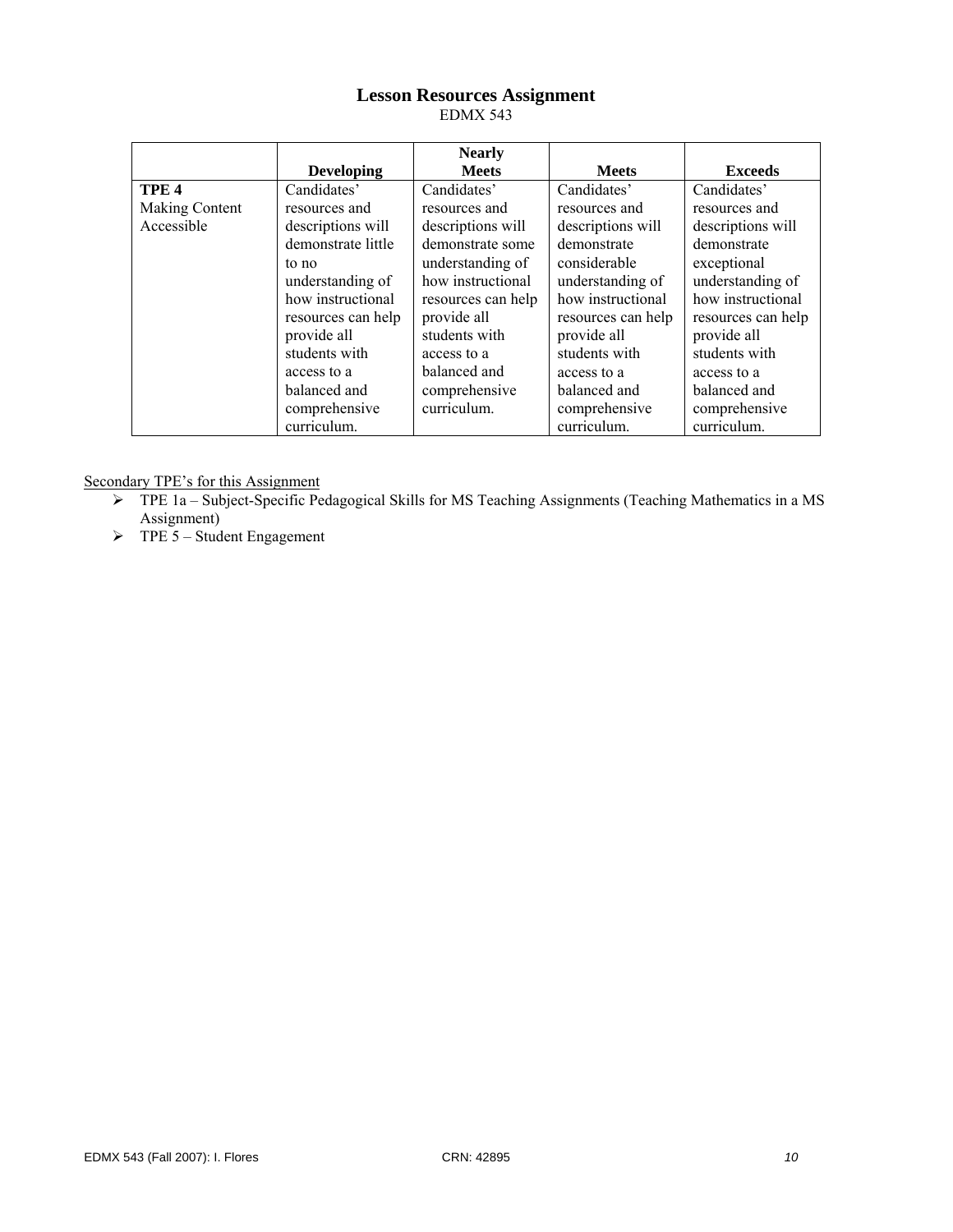#### **Student Interviews Assignment**  EDMX 543

|                         | <b>Developing</b>      | <b>Nearly</b><br><b>Meets</b> | <b>Meets</b>          | <b>Exceeds</b>        |
|-------------------------|------------------------|-------------------------------|-----------------------|-----------------------|
| <b>TPE 1, 1a</b>        | Candidate's            | Candidate's                   | Candidate's           | Candidate's           |
| Subject Specific        | assessment and         | assessment and                | assessment and        | assessment and        |
| Pedagogical             | recommendations        | recommendations               | recommendations       | recommendations       |
| skills for MS           | from the student       | from the student              | from the student      | from the student      |
| Teaching                | interview              | interview                     | interview             | interview             |
| Assignment              | demonstrates little to | demonstrates some             | demonstrates          | demonstrates          |
| (Teaching               | no understanding of    | understanding of how          | considerable          | exceptional           |
| Mathematics in a        | how to teach the state | to teach the state            | understanding of how  | understanding of how  |
| Multiple Subject        | adopted academic       | adopted academic              | to teach the state    | to teach the state    |
| Assignment)             | content standard in    | content standard in           | adopted academic      | adopted academic      |
|                         | mathematics            | mathematics                   | content standard in   | content standard in   |
|                         |                        |                               | mathematics           | mathematics           |
| TPE <sub>2</sub>        | Candidate's            | Candidate's                   | Candidate's           | Candidate's           |
| Monitoring              | assessment and         | assessment and                | assessment and        | assessment and        |
| <b>Student Learning</b> | recommendations        | recommendations               | recommendations       | recommendations       |
| During                  | from the student       | from the student              | from the student      | from the student      |
| Instruction             | interview              | interview                     | interview             | interview             |
|                         | demonstrates little to | demonstrates some             | demonstrates          | demonstrates          |
|                         | no understanding of    | understanding of how          | considerable          | exceptional           |
|                         | how to monitor         | to monitor student            | understanding of how  | understanding of how  |
|                         | student learning and   | learning and how to           | to monitor student    | to monitor student    |
|                         | how to effectively     | effectively make use          | learning and how to   | learning and how to   |
|                         | make use of this       | of this information           | effectively make use  | effectively make use  |
|                         | information when       | when teaching.                | of this information   | of this information   |
|                         | teaching.              |                               | when teaching.        | when teaching.        |
| TPE <sub>3</sub>        | Candidate              | Candidate                     | Candidate             | Candidate             |
| Interpretation          | demonstrates little to | demonstrates some             | demonstrates          | demonstrates          |
| and Use of              | no understanding of    | understanding of how          | considerable          | exceptional           |
| Assessments             | how to effectively     | to effectively assess         | understanding of how  | understanding of how  |
|                         | assess students'       | students' content             | to effectively assess | to effectively assess |
|                         | content knowledge      | knowledge through             | students' content     | students' content     |
|                         | through the use of     | the use of student            | knowledge through     | knowledge through     |
|                         | student interviews.    | interviews.                   | the use of student    | the use of student    |
|                         |                        |                               | interviews.           | interviews.           |
| TPE <sub>4</sub>        | Candidate's            | Candidate's                   | Candidate's           | Candidate's           |
| <b>Making Content</b>   | recommendations        | recommendations               | recommendations       | recommendations       |
| Accessible              | from the student       | from the student              | from the student      | from the student      |
|                         | interview              | interview                     | interview             | interview             |
|                         | demonstrates little to | demonstrates some             | demonstrates          | demonstrates          |
|                         | no understanding in    | understanding in the          | considerable          | exceptional           |
|                         | the use of             | use of pedagogical            | understanding in the  | understanding in the  |
|                         | pedagogical            | strategies that will          | use of pedagogical    | use of pedagogical    |
|                         | strategies that will   | provide all students          | strategies that will  | strategies that will  |
|                         | provide all students   | access to the                 | provide all students  | provide all students  |
|                         | access to the          | mathematics                   | access to the         | access to the         |
|                         | mathematics            | curriculum                    | mathematics           | mathematics           |
|                         | curriculum             |                               | curriculum            | curriculum            |
|                         |                        |                               |                       |                       |

- $\triangleright$  TPE 5 Student Engagement
- ¾ TPE 6, 6a, 6b Developmentally Appropriate Practices in Grades K-3 & Grades 4-8.
- ¾ TPE 8 Learning about Students and TPE 9 Instructional Planning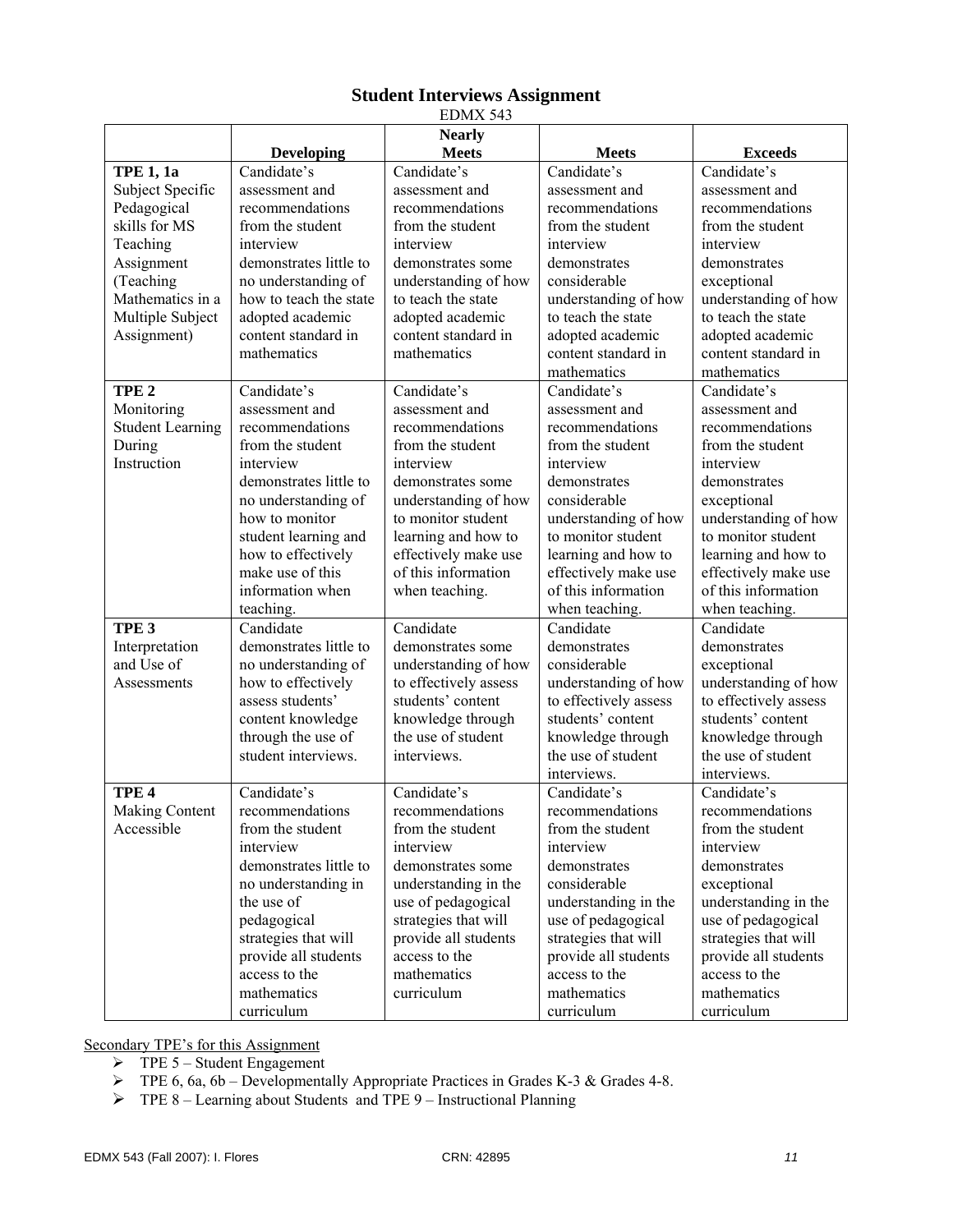| <b>DATE</b>        | EDMX 543 COURSE TOPICS & ASSIGNMENTS (W)                                       | <b>READINGS (Text and Other Sources)</b>   |
|--------------------|--------------------------------------------------------------------------------|--------------------------------------------|
| 8/24/07            | Course Introduction                                                            | 1- Teaching Mathematics in the Era of      |
|                    | Why do we do mathematics? (Big picture)                                        | the NCTM Standards                         |
|                    | Conceptual vs. procedural knowledge                                            |                                            |
|                    | Characteristics of Effective Classrooms: Overview of Instructional Practices   | 2 - Exploring What It Means to do          |
|                    | Developing understanding-How do kids learn?                                    | Mathematics                                |
|                    | Teaching through problem solving                                               |                                            |
|                    | Discussion of Cognitively Guided Instruction                                   | 3 - Developing Understanding in            |
|                    |                                                                                | Mathematics                                |
|                    |                                                                                | 4 -Teaching Through Problem Solving        |
| 8/31/07            | - Interviews                                                                   | 5 - Planning in the Problem-Based          |
|                    | - Assessment – Connecting instruction to assessment                            | Classroom                                  |
|                    | - How kids learn through problem solving development                           | 6 - Building Assessment into Instruction   |
|                    |                                                                                |                                            |
|                    | - Mathematics Content Standards for California Public Schools                  | This document is available on:             |
| $***$              | Group presentations of assigned standards                                      | http://www.cde.ca.gov/ci/ma/cf/index.as    |
|                    |                                                                                |                                            |
| 9/07/07            | Special Populations: Creating Inclusive Classrooms                             | 7 - Teaching Mathematics Equitably to      |
|                    | Multiple Representations and reaching every learner                            | All                                        |
|                    | Article summary/critique on Math and Special Populations due                   | Children                                   |
|                    | Number Sense I:                                                                |                                            |
|                    | What it means and how we can help children develop it.                         | Journal article on math & special<br>needs |
|                    |                                                                                |                                            |
|                    | PRACTICE INTERVIEW DUE                                                         | 9 - Developing Early Number Concepts       |
|                    |                                                                                | and Number Sense                           |
| 9/14/07            | Number Sense II:                                                               | 10 - Developing Meanings for the           |
|                    | Classification of word problems for addition, subtraction, multiplication, and | Operations                                 |
|                    | division.                                                                      |                                            |
|                    | How all children can construct efficient mental tools for fact mastery.        |                                            |
|                    | Number Sense III:                                                              | 11 - Helping Children Master the Basic     |
|                    | Developing understanding of place value                                        | Facts                                      |
|                    | <b>Place Value Interview due</b>                                               |                                            |
|                    |                                                                                | 12 - Whole-Number Place-Value              |
|                    |                                                                                | Development                                |
| 9/21/07            | Number Sense IV:                                                               | 13 - Strategies for Whole Number           |
|                    | Developing flexible methods of computation, mental strategies, and             | Computation                                |
|                    | estimation.                                                                    |                                            |
|                    | Building estimation skills                                                     | 14 - Computational Estimation with         |
| $***1$             | Add/Subtraction OR Multiplication/Division classroom presentation              | Whole                                      |
|                    | (Number Sense)                                                                 | Numbers                                    |
|                    | Addition/Subtraction OR Multiplication/Division interview due (turn in         |                                            |
| $***2$             | only one interview)                                                            |                                            |
|                    | Algebra classroom presentation                                                 |                                            |
|                    | Algebraic Reasoning and Function - Exploring patterns, variables, and          | 15 - Algebraic Thinking:                   |
|                    | equations. Developing function concepts.                                       | Generalizations,                           |
|                    | Algebra interview due                                                          | Patterns, and Functions                    |
|                    |                                                                                | 24 – Developing Concepts of Exponents,     |
|                    |                                                                                | Integers, and Real Numbers                 |
| 09/28/07           | Fractions I:                                                                   | 16 - Developing Fraction Concepts          |
|                    | Constructing understanding of fractions; fraction computation                  |                                            |
| $***3$             | Fraction classroom presentation #1 (grades K-4 lesson choice)                  | 17 - Computation with Fractions            |
|                    | <b>Fraction interview due</b>                                                  | 18 – Decimal & Percent Concepts and        |
|                    | Fractions II:                                                                  | Decimal Computation                        |
| $***4$             | Fraction classroom presentation #2 (grades 5-8 lesson choice)                  | 19 - Proportional Reasoning                |
|                    |                                                                                |                                            |
| 10/05/07<br>$***5$ | Measurement - Customary and metric system                                      | 20 - Developing Measurement Concepts       |
|                    | <b>Measurement classroom presentation</b>                                      |                                            |
|                    | Measurement interview due                                                      | 21 - Geometric Thinking and Geometric      |
|                    | Geometry - Developing geometric reasoning and spatial sense                    | Concepts                                   |
| $***6$             | <b>Geometry classroom presentation</b>                                         |                                            |
|                    | <b>Geometry interview due</b>                                                  |                                            |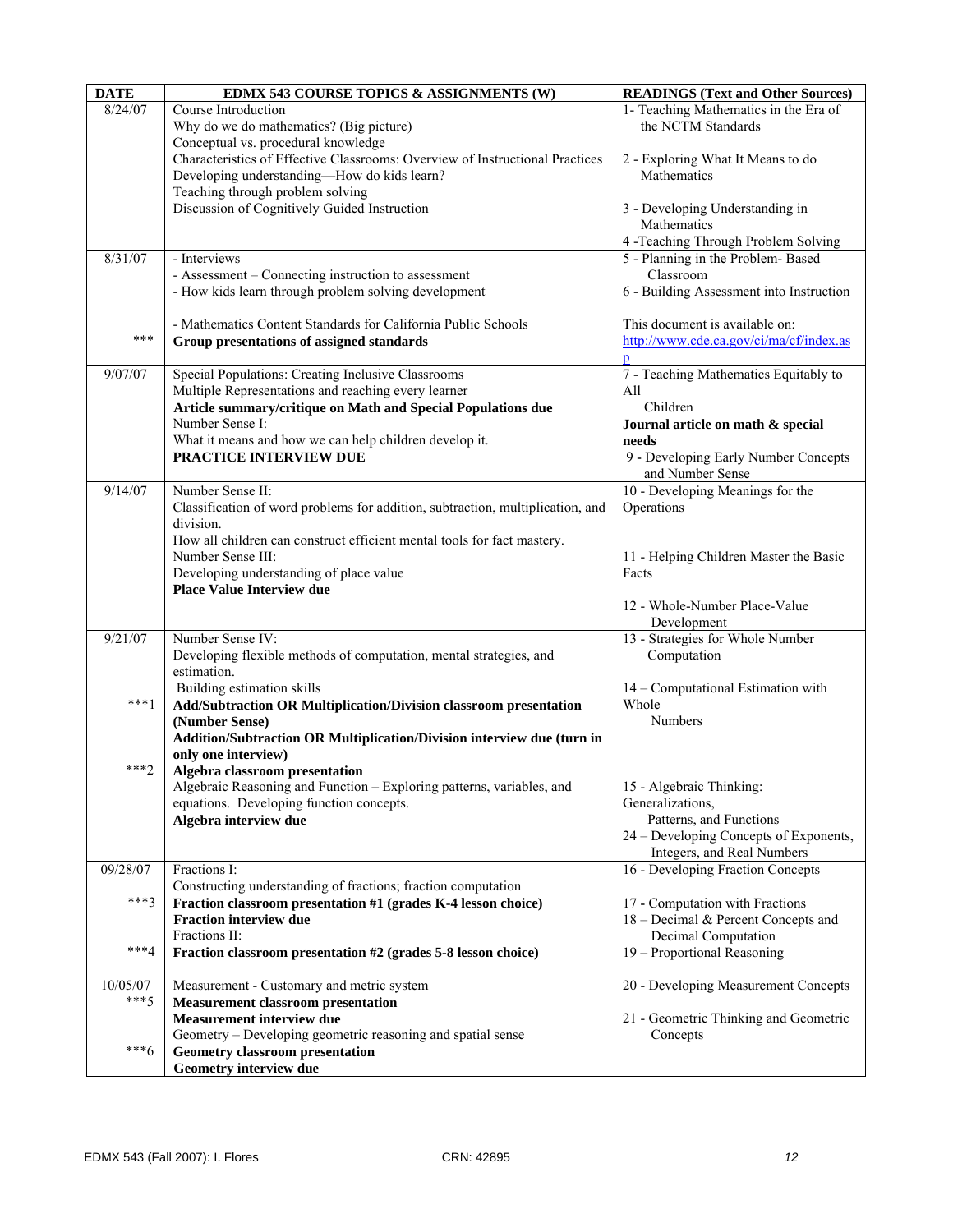| 10/12/07 | Probability $& Data Analysis - Development$ meaningful experiences in          | 22 - Concepts of Data Analysis         |
|----------|--------------------------------------------------------------------------------|----------------------------------------|
|          | gathering and displaying statistical data.                                     |                                        |
|          | Exploring concepts of chance, simple and independent events.                   | 23 – Exploring Concepts of Probability |
| $***7$   | Probability & Data Analysis classroom presentation                             |                                        |
|          | Probability & Data Analysis interview due                                      |                                        |
|          |                                                                                |                                        |
|          | <b>CURRICULUM ASSIGNMENT: Last day to turn in</b>                              |                                        |
|          | <b>TaskStream Posting Due—Absolute last day to post!!!</b>                     |                                        |
|          | <b>Technology</b> – This competency will be infused throughout the course. Use | 8 – Technology and School              |
|          | this chapter as an ongoing reference.                                          | Mathematics                            |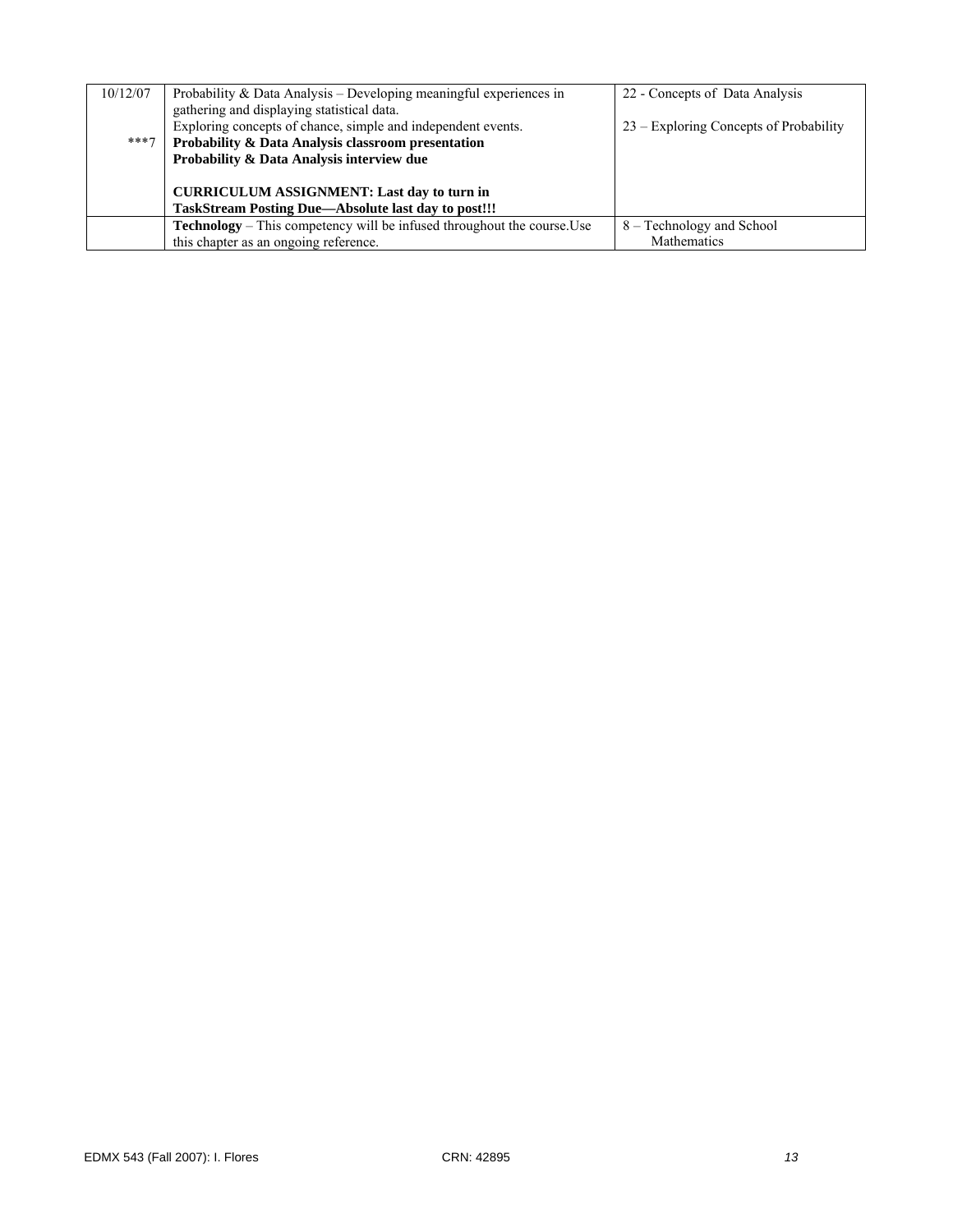# **SB 2042 - AUTHORIZATION TO TEACH ENGLISH LEARNERS COMPETENCIES**

| PART 1:<br><b>LANGUAGE STRUCTURE AND</b><br>FIRST- AND SECOND-LANGUAGE<br><b>DEVELOPMENT</b>                                                    | <b>PART 2:</b><br><b>METHODOLOGY</b><br>OF BILINGUAL, ENGLISH<br><b>LANGUAGE DEVELOPMENT,</b><br><b>AND CONTENT INSTRUCTION</b> | <b>PART 3:</b><br><b>CULTURE AND</b><br><b>CULTURAL DIVERSITY</b>                                   |
|-------------------------------------------------------------------------------------------------------------------------------------------------|---------------------------------------------------------------------------------------------------------------------------------|-----------------------------------------------------------------------------------------------------|
| I. Language Structure and Use:<br><b>Universals and Differences</b><br>(including the structure of English)                                     | I. Theories and Methods of Bilingual<br><b>Education</b>                                                                        | I. The Nature of Culture                                                                            |
| A. The sound systems of language<br>(phonology)                                                                                                 | A. Foundations                                                                                                                  | A. Definitions of culture                                                                           |
| <b>B.</b> Word formation (morphology)                                                                                                           | B. Organizational models: What works for<br>whom?                                                                               | <b>B.</b> Perceptions of culture                                                                    |
| C. Syntax                                                                                                                                       | C. Instructional strategies                                                                                                     | C. Intra-group differences (e.g., ethnicity,<br>race, generations, and micro-cultures)              |
| D. Word meaning (semantics)                                                                                                                     | II. Theories and Methods for Instruction<br>In and Through English                                                              | D. Physical geography and its effects on<br>culture                                                 |
| E. Language in context                                                                                                                          | A. Teacher delivery for both English<br>language development and content<br>instruction                                         | E. Cultural congruence                                                                              |
| F. Written discourse                                                                                                                            | B. Approaches with a focus on English<br>language development                                                                   | II. Manifestations of Culture: Learning<br><b>About Students</b>                                    |
| G. Oral discourse                                                                                                                               | C. Approaches with a focus on content<br>area instruction (specially designed<br>academic instruction delivered in<br>English)  | A. What teachers should learn about their<br>students                                               |
| H. Nonverbal communication                                                                                                                      | D. Working with paraprofessionals                                                                                               | B. How teachers can learn about their<br>students                                                   |
| I. Language Change                                                                                                                              |                                                                                                                                 | C. How teachers can use what they learn<br>about their students (culturally responsive<br>pedagogy) |
| II. Theories and Factors in First- and<br><b>Second-Language Development</b>                                                                    | III. Language and Content Area<br><b>Assessment</b>                                                                             | <b>III. Cultural Contact</b>                                                                        |
| A. Historical and current theories and models<br>of language analysis that have implications<br>for second-language development and<br>pedagogy | A. Purpose                                                                                                                      | A. Concepts of cultural contact                                                                     |
| B. Psychological factors affecting first- and<br>second-language development                                                                    | <b>B.</b> Methods                                                                                                               | <b>B.</b> Stages of individual cultural contact                                                     |
| C. Socio-cultural factors affecting first- and<br>second-language development                                                                   | C. State mandates                                                                                                               | C. The dynamics of prejudice                                                                        |
| D. Pedagogical factors affecting first- and<br>second-language development                                                                      | <b>D.</b> Limitations of assessment                                                                                             | <b>D.</b> Strategies for conflict resolution                                                        |
| E. Political factors affecting first- and second-<br>language development                                                                       | E. Technical concepts                                                                                                           | IV. Cultural Diversity in U.S. and CA.                                                              |
|                                                                                                                                                 |                                                                                                                                 | A. Historical perspectives                                                                          |
|                                                                                                                                                 |                                                                                                                                 | <b>B.</b> Demography                                                                                |
|                                                                                                                                                 |                                                                                                                                 | C. Migration and immigration                                                                        |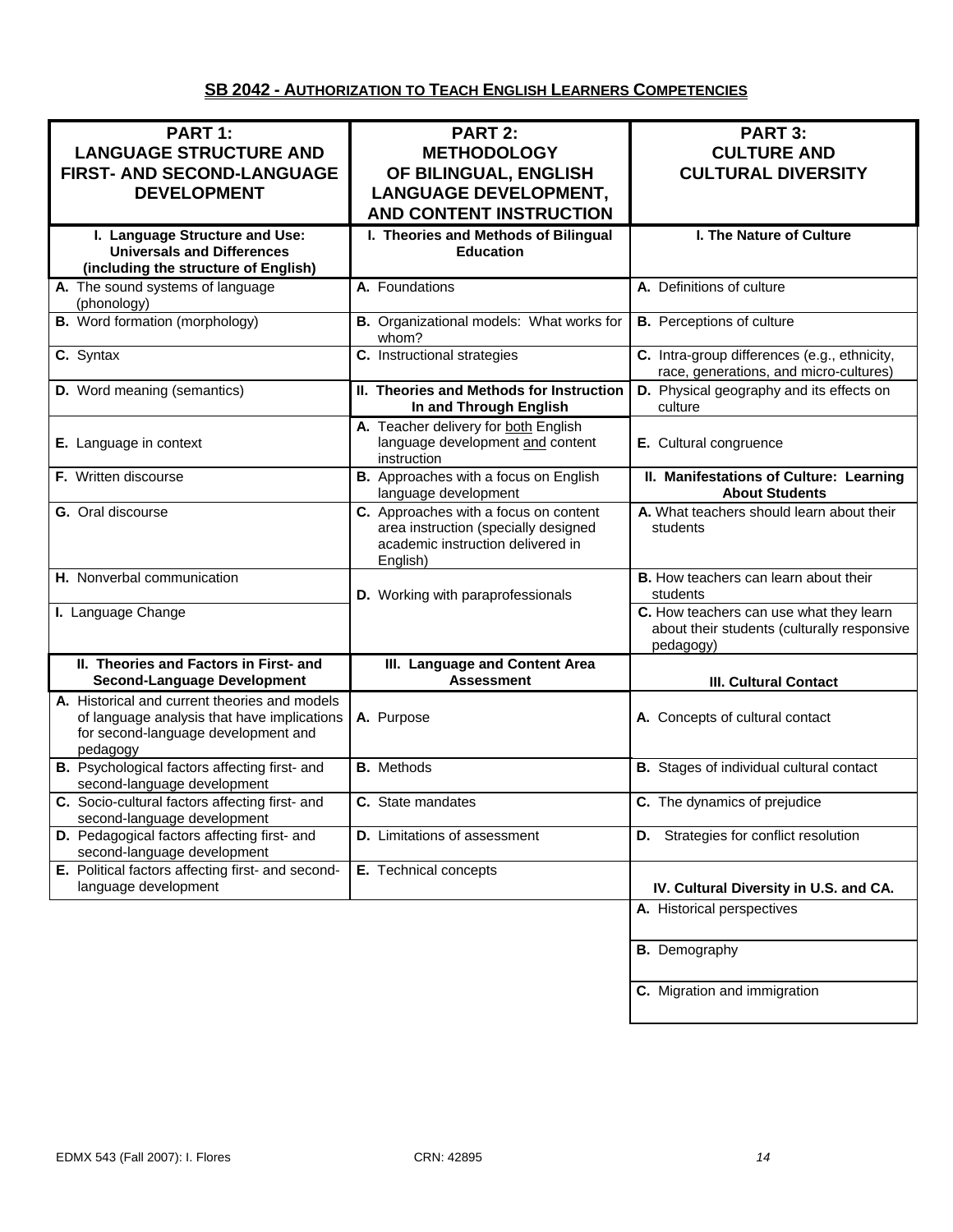# **I. CONSIDERATIONS BEFORE THE LESSON**

### **Facts about the Learners**

Who are my students and how do they learn? What forms of communication do my students use?

#### **Content/Context**

Content area(s)\*\*\* or discipline(s) Grade level(s) Content standards addressed Lesson's Objectives Prior knowledge and skills

#### **Product/Assessments**

In what varied authentic ways will students demonstrate accomplishment of the objectives? What criteria will you use to judge students' success for each objective?

### **Management/Discipline Considerations**

What materials and resources are needed? How will you incorporate technology? How will you handle the room arrangement? How will you handle student grouping? How will you handle student transitions and misbehavior?

### **II. OPENING THE LESSON/** *INTO*

Anticipatory Set - How will you motivate and focus students?

### **III. PROCESS/STEPS OF INTRUCTION/** *THROUGH*

### **A. Teacher Input**

- 1. How will you describe and model skills?
- 2. How will you provide examples and non-examples?
- 3. How will teach to the objective(s)?
- 4. How will you actively involve all students?
- 5. What will the teacher do?
- 6. What will the student do?

### **B. Guided Practice**

- 1. How will students practice alone?
- 2. How will you check for understanding?
- 3. What will your interventions consist of if the objectives are not being met?

### **C. Independent Practice/Formative Assessment**

What benchmark criteria will you look for to assess if students are meeting the objectives?

### **D. Closure/Summative Assessment**

 How will you have students summarize their learning? How will you assess students have met the objectives?

### **IV. AFTER THE LESSON/***BEYOND*

### **A. Transfer**

How will your structure opportunities for students to continue practice and transfer learning?

### **B. Reflection**

- 1. What went well in the lesson and was it relevant and worthwhile?
- 2. What evidence do you have that the lesson went well?
- 3. What changes will you make to enhance learning?
- **4.** What benefits do these changes have for the students and your effectiveness as a teacher?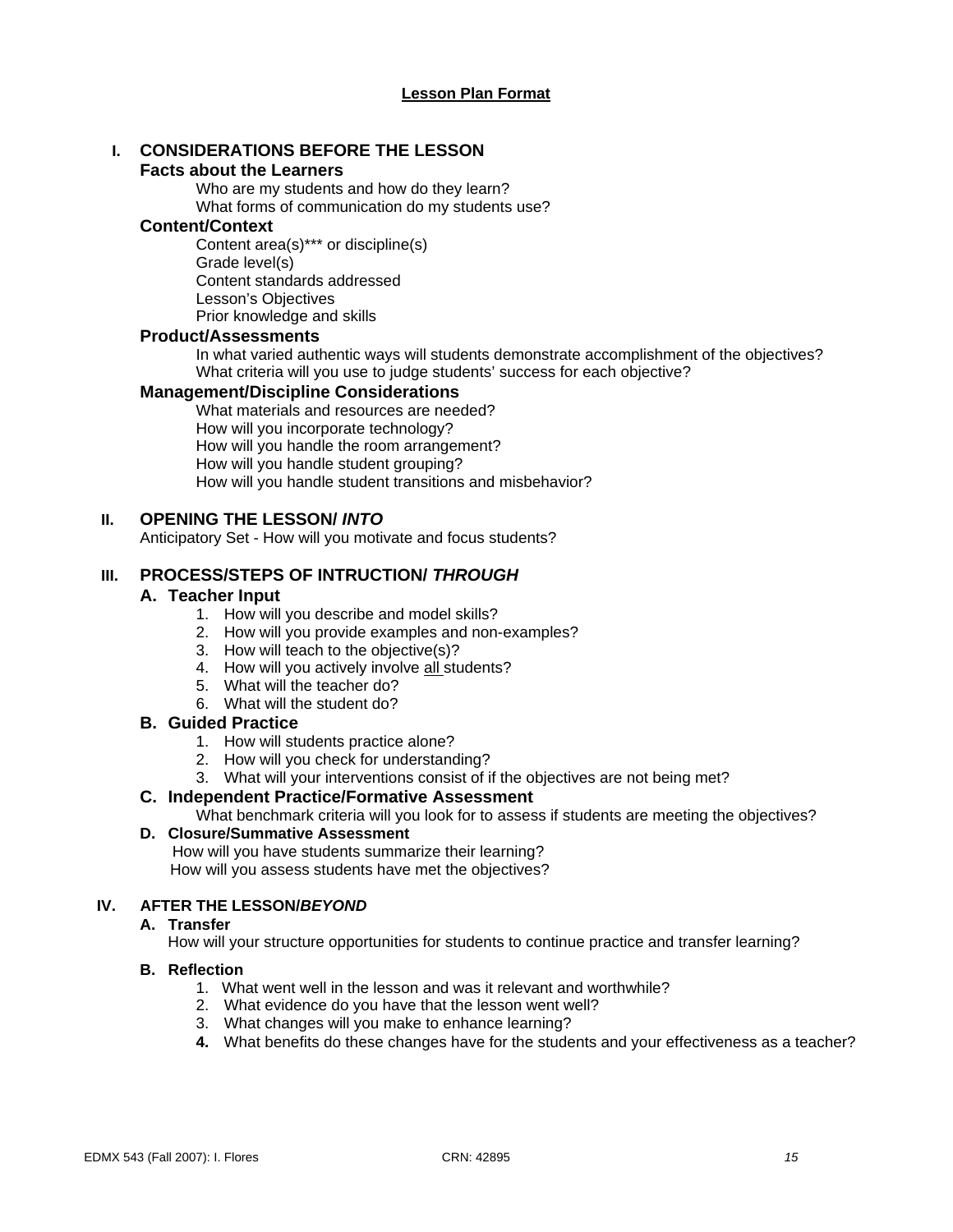**\*\*\*NOTE:** To provide essential background information for the content aspect of the Universal Design Lesson Plan, at least one full page of text is required that communicates to the reader (for example, another teacher) what mathematical content a teacher must know in order to teach the lesson for understanding. That is, what content knowledge is necessary to be able to effectively teach the lesson for children's mathematical understanding (a major focus of EDMX 543)? You may use your course text and any other resources that will help you with this task.